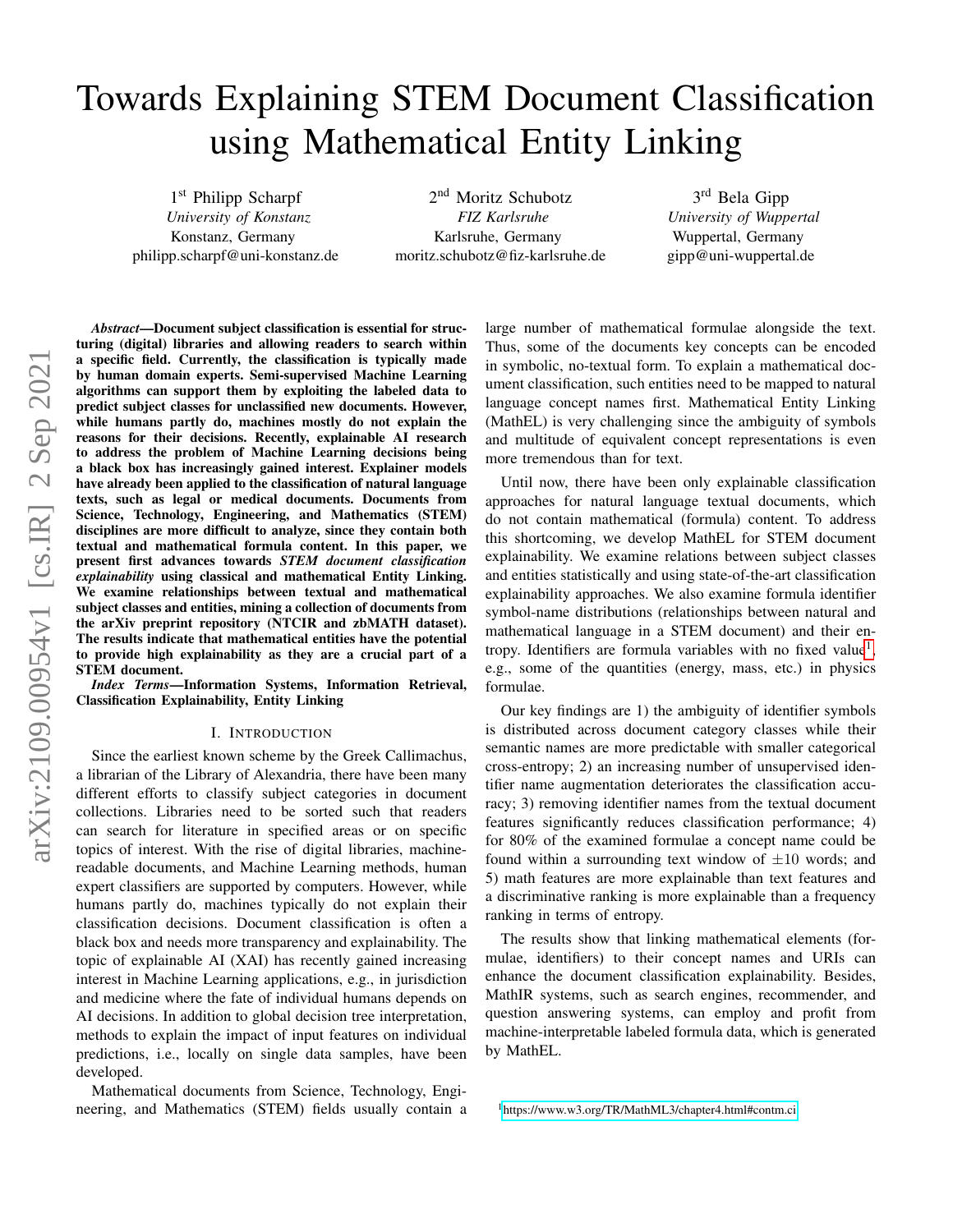## II. RELATED WORK

The fastly growing and largely available amount of digital documents has led to the development and employment of methods for Automatic Document Classification (ADC) [\[1\]](#page-9-0). Documents need to be rapidly categorized, and human domain expert labeling is tedious and time-consuming. ADC approaches are faster and thus less expensive. Furthermore, the algorithms are portable and can be applied to a variety of other applications, such as spam filtering, sentiment analysis, product categorization, speech categorization, author and text genre identification, essay grading, word sense disambiguation, and hierarchical categorization of web pages [\[2\]](#page-9-1).

# *A. Explainable Text Classification*

Although more effective, machine learning classifiers are less interpretable than classical fuzzy logic methods. This led to efforts to develop more explainable classification models.

In 2014, Martens and Provost present methods to address the problem of high corpus dimensionality [\[3\]](#page-9-2). They extend prior models by defining explanation as a minimal set of words or terms without which the predicted class of interest would change. Subsequently, an algorithm to seek such explainer sets is introduced and evaluated in real-world case studies. In the first, web pages are employed for which advertisement decisions depend on the classification. In the second, newsstory topic classification is examined and discussed.

Mahoney et al. present a framework for explainable text classification in legal document review [\[4\]](#page-9-3). They address the problem of the ADC being a 'black box' preventing attorneys from understanding why documents are classified as responsive depending on text snippets. The goal is to reduce reviewers' time and increase their classification confidence. Experiments are carried out on a dataset consisting of 688,294 manually labeled by attorneys. The framework could achieve a 'rationale recall' of up to 86.68% for identifying snippets that would explain the classification decision.

Liu et al. develop a new approach that included fine-grained information (textual explanations for the labels) to explicitly generate the human-readable explanations [\[5\]](#page-9-4). They construct two new datasets containing summaries, rating scores, and fine-grained classification reasons. Subsequently, they conduct experiments on both datasets, claiming that their model outperformed several high-performing neural network baseline systems.

In 2016, Ribeiro et al. present 'LIME' - a method for 'Local Interpretable Model-agnostic Explanations' to improve human trust in a classifier [\[6\]](#page-9-5). They train an interpretable model locally around individual prediction examples to be explained. The task is framed as a submodular optimization problem. They demonstrate the model performance and flexibility on both classical Machine and neural Deep Learning models for text and images.

In 2019, Lundberg et al. present 'SHAP' - an approach to improve the interpretability of tree-based models using gametheoretic Shapley values [\[7\]](#page-9-6). They claim to contribute (1) a polynomial-time algorithm to compute optimal explanations,

(2) a new type of explanation that directly measures local feature interaction effects, and (3) a new set of tools for understanding global model structure based on combining many local explanations of each prediction. The tools are evaluated to three applied medical Machine Learning problems (classification of risk factors). The open-source SHAP model[2](#page-1-0) is heavily employed by currently around 2,400 users.

# *B. Mathematical (STEM) Document Classification*

There are single-label and multi-label, as well as coarsegrained and fine-grained (hierarchical) classification problems. In the case of mathematical documents, the zbMATH library<sup>[3](#page-1-1)</sup> is sorted and labeled using the fine-grained hierarchical 'Math-ematics Subject Classification (MSC)<sup>2[4](#page-1-2)</sup>, which has a long history<sup>[5](#page-1-3)</sup> with major version publications every ten years (e.g., 2000, 2010, 2020). While the MSC is three-level, the arXiv preprint repository<sup>[6](#page-1-4)</sup> has only a more coarse-grained two-level taxonomy<sup>[7](#page-1-5)</sup>.

Classification approaches can be divided into supervised and semi-supervised. The latter type requires to manually label less data. It can be further divided into few-shot learning (FSL), one-shot learning (OSL), and zero-shot learning (ZSL) [\[8\]](#page-9-7), where the number of 'shots' signifies the number of examples, for which the model needs to predict new labels. Due to the large number of classes in fine-grained classification schemes, there are often only zero, one, or a few examples available for each class. This motivates the use of ZSL, OSL, and FSL in this scenario.

In 2008, Watt examined the use of relative symbols and expression frequencies to classify a mathematical document according to the MSC scheme [\[9\]](#page-9-8). It was found that the particular use of symbols and expressions, i.e., their frequency ranking, vary from area to area between different top-level subjects of the MSC 2000. However, the shape of the relative frequency curve was noted to remain the same. It was claimed that the symbol frequency 'fingerprints' for the different MSC areas could be used to classify given mathematical documents.

Kuśmierczyk et al. compared hierarchical mathematical document clustering against the hierarchical MSC classification tree [\[10\]](#page-9-9). They postulated that the hierarchy was highly correlated with the document content. Using publications from the zbMATH database, they aimed at reconstructing the original MSC tree based on document metadata. For the comparison, they developed novel tree similarity measures. The best results were obtained for 3-level hierarchical clustering using bigram encodings.

In 2014, Schoeneberg et al. discussed part-of-speech (POS) Tagging and its applications for mathematics [\[11\]](#page-9-10). Their goal was to adapt NLP methods to the special requirements for STEM document content analysis. They presented a

<span id="page-1-0"></span><sup>2</sup><https://github.com/slundberg/shap>

<span id="page-1-1"></span><sup>3</sup><https://zbmath.org>

<span id="page-1-2"></span><sup>4</sup><https://zbmath.org/static/msc2020.pdf>

<span id="page-1-4"></span><span id="page-1-3"></span><sup>5</sup><http://www.mi.uni-koeln.de/c/mirror/www.ams.org/msc/msc-changes.html> <sup>6</sup><https://arxiv.org>

<span id="page-1-5"></span> $7$ [https://arxiv.org/category](https://arxiv.org/category_taxonomy)\_taxonomy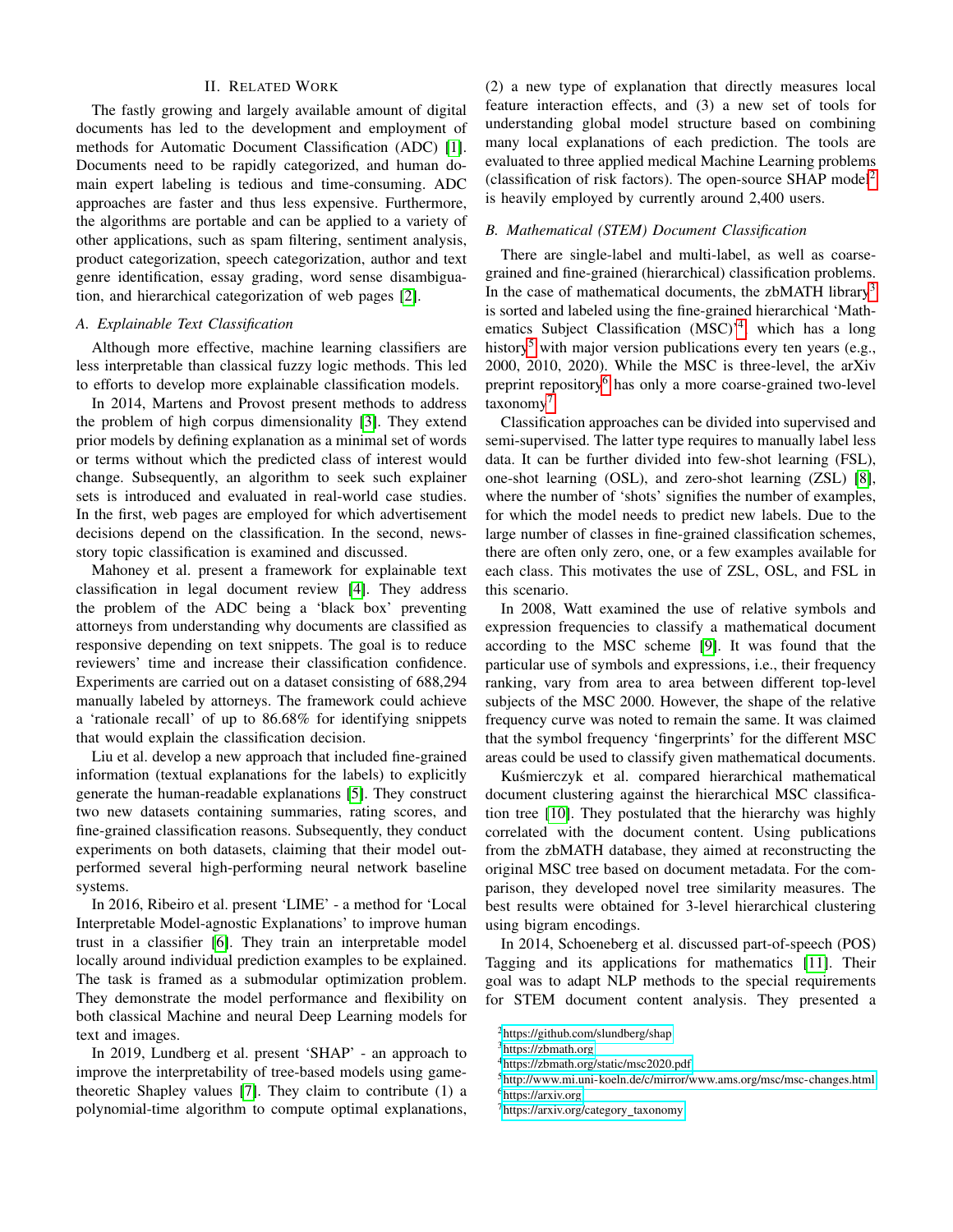mathematics-aware POS tagger for mathematical publications. It was trained using keyphrase extraction and classification of documents from the zbMATH database. The results showed that while the precision was sufficient (for 26 of the 63 toplevel classes higher than 0.75 and only for 4 classes smaller than 0.5), the recall was very low.

In 2017, Suzuki and Fujii presented a structure-based method for Mathematical Document Classification [\[12\]](#page-9-11). They include structures of mathematical expressions (ME) as classification features combined with the text. They hypothesize that ME would hold important information about mathematical concepts, being a central part of communication STEM fields. Employing 3,339 Q&A threads from MathOverflow<sup>[8](#page-2-0)</sup> and 37,735 papers from the arXiv, they achieve classification Fmeasures of 0.68 on text and 0.71 on combined text and math encodings.

In 2019, Ginev and Miller performed a supervised Scientific Statement Classification over arXiv.org [\[13\]](#page-9-12). Exploring 50 author-annotated categories, they group 10.5 million annotated paragraphs into 13 classes. Using a BiLSTM encoder-decoder model, a maximum F1-score of 0.91 is achieved. Further, they introduce a lexeme serialization for mathematical formulae and discuss the limitations of both data and task design, complaining the lack of capacity to provide a real human evaluation of the classification results.

In 2020, Scharpf et al. presented large-scale experiments for classification and clustering of arXiv documents, sections, and abstracts comparing encodings of natural and mathematical language [\[1\]](#page-9-0). They evaluate the performance and runtimes of selected algorithms, achieving classification accuracies up to 82.8% and cluster purities up to 69.4%. Further, they observe a relatively low correlation between text and math similarity, indicating a potential independence of text and formula document features. Moreover, they demonstrate the computer outperforming a human expert in classification performance. Lastly, they discuss the inter-class variance of the math encodings and the need for identifier semantics disambiguation by unsupervised enrichment or supervised annotation.

Most recently, Schbotz et al. presented 'AutoMSC' - a system for the automatic assignment of Mathematics Subject Classification (MSC) labels [\[14\]](#page-9-13). Evaluating the performance of automatic methods in comparison to a human baseline, they find that their best performing method achieving an F1-score of 77.2%. They claim that using their models, the manual classification effort could be reduced by 86.2% without losing classification quality.

# *C. Mathematical Entity Linking*

<span id="page-2-0"></span>Entity Linking (EL) is the task of linking textual entities, such as concepts, persons, etc. to unique identifiers (URLs) [\[15\]](#page-9-14). EL has a variety of Information Retrieval (IR) and Natural Language Processing (NLP) applications, such as semantic search and question answering, text enrichment, relationship extraction, entity summarization, etc. [\[16\]](#page-9-15). On the other hand, Mathematical Entity Linking (MathEL) links formulae and their constituting entities (identifiers, operators, etc.) to concept names or Wikimedia URLs [\[17\]](#page-9-16). Among other applications, MathEL allows for formula referencing (math citations) and Mathematical Question Answering (MathQA) [\[18\]](#page-9-17).

In 2016, Kristianto et al. propose a learning-based approach to link mathematical expressions to Wikipedia articles by exploiting textual and mathematical document features [\[19\]](#page-9-18), [\[20\]](#page-9-19). They introduce a dataset for benchmarking training and testing, achieving a precision of 83.40%, compared to the 6.22% baseline performance. One of their findings is that important math expressions can often be found at the top of articles and are highlighted as boxed block-level.

In 2019, 'Formula Concepts' (FC) are introduced as collections of equivalent formulae with different notational representations that can be bundled under the same name (and linked to a Wiki resource) [\[21\]](#page-9-20). Their goal is to generalize and extend classical textual citation methods to include mathematical formula citations. They call out for a Formula Concept Retrieval challenge with two subtasks: Formula Concept Discovery (FCD) and Formula Concept Recognition (FCR). While the goal of FCD is to analytically or empirically discover a definition of an FC, the purpose of FCR is to match and link math expressions occurring in documents to unique resources (e.g., Wikidata item ID). The authors develop and evaluate first Machine Learning based approaches to tackle the FCD and FCR tasks.

Apart from unsupervised methods for FC retrieval, also supervised approaches were presented. The 'AnnoMathTeX' formula and identifier annotation recommender system is designed to disambiguate and match mathematical expressions in Wikipedia articles to Wikidata items [\[22\]](#page-9-21). The system suggests annotation name and item candidates provided from several sources, such as the arXiv, Wikipedia, Wikidata, or the text that surrounds the formula. A first evaluation showed that in total, 78% of the identifier name recommendations were accepted by the user.

The study was subsequently extended to an assessment of the community acceptance of the Wikipedia article link and Wikidata item seed edits [\[17\]](#page-9-16). The contributions were accepted in 88% of the edited Wikipedia articles and 67% of the Wikidata items. Furthermore, a speedup of the annotation process by a factor of 1.4 for formulae and 2.4 for identifiers was achieved. The recommender system is intended to be soon integrated seamlessly into the Wikimedia user interfaces via a 'MathWikiLink' API.

Having reviewed the state of the art in explainable text classification, mathematical (STEM) document classification and mathematical Entity Linking, our goal is to bridge the topics. In this paper, we would like to address the research gap and need for explainable mathematical document classification systems that employ mathematical Entity Linking and assess the relations between document categories and entities.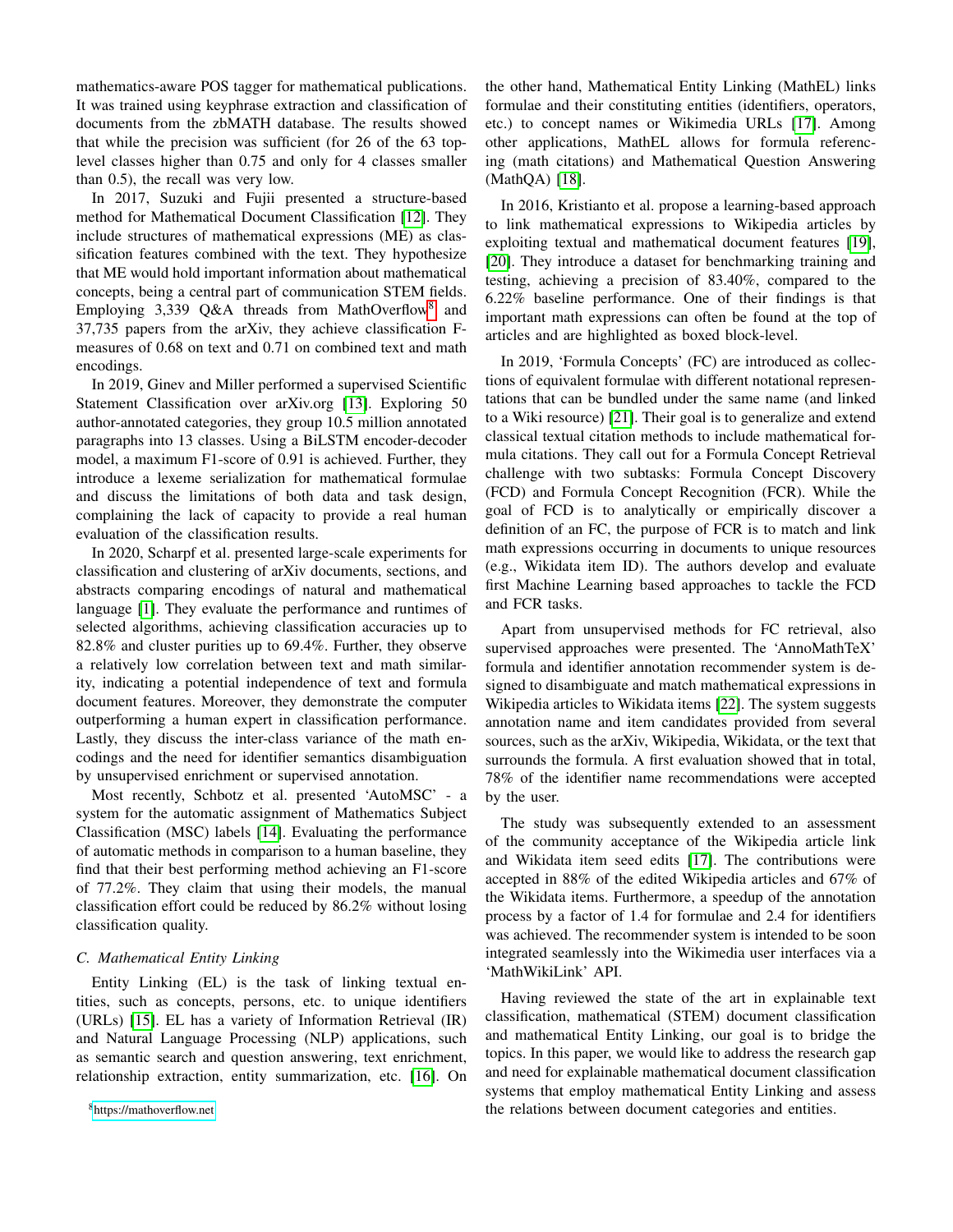#### III. METHODS

In this paper, we address the information need of document subject category classification interpretability and explainability. Therefore, we analyze the relationships between categories (labels) and entities (features) of a document.

# *A. Research Questions*

Our research is driven by the following questions:

- 1) How can we quantity and tackle the ambiguity of formula identifier symbols?
- 2) Does unsupervised enrichment of identifier names enhance document classification accuracy?
- 3) Does unsupervised removal of identifier names from the text deteriorate document classification accuracy?
- 4) How well does unsupervised entity linking perform both on text and math elements of a STEM document?
- 5) Do text or math document features provide more interpretability or explainability?

Specifically, we would like to know whether it is possible to predict the subject class using formula concept and identifier entities as features. Can formula and identifier entity labels be used to improve classification? Further, we would like to find out whether there are namespace clusters for identifier annotations per subject class. Is it possible to predict the identifier annotation disambiguation using the subject class and vice versa? Can we employ subject class labels to improve identifier and formula entity link disambiguation? Moreover, we will explore the quality of inferring relations between arXiv subject classes and MSCs labels. Lastly, we aim to investigate whether all formula concept entity names appear somewhere in the surrounding text or are hidden in the context, requiring domain knowledge to infer them.

Our long-term goal is to establish a framework to employ entity links as features for document classification and category labels as namespaces for identifier disambiguation.

# *B. Research Tasks*

To answer our research questions, we set up the following tasks:

- 1) Select documents from arXiv corpus with both arXiv subject class and MSC available (physics domains).
- 2) Evaluate the MSC-arXiv category correspondence predictability.
- 3) Analyze the class distributions of identifier symbols and names (semantics) and their entropies.
- 4) Evaluate the impact of unsupervised semantic identifier enrichment on document classification.
- 5) Evaluate the impact of category-concept augmentations on document classification.
- 6) Build an Entity Linker (Wikifier) for both natural language (classical EL) and mathematical language (MathEL) entities.
- 7) Evaluate different retrieval methods and sources in comparison.

<span id="page-3-0"></span>

Fig. 1: Evaluation workflow. Entity Linking for both textual and mathematical entities and entity-category correspondence is examined as a prerequisite for classification entity explainability.

8) Evaluate the class-entity explainability using different class limits, features, samplings, encodings, classifiers, explainers, and prediction modes.

In our experiments, we vary numerous *evaluation parameters*, such as included subject classes and granularity, ranking size, distribution type, n-gram length, text cleaning, word windows, etc. We evaluate our experimental results using several different *evaluation metrics*, such as class prediction accuracy, entity prediction relevance and ranking, precision, recall, F1-measure, and distribution entropy.

#### IV. EVALUATION

In this section, we will present and discuss our evaluation results. Data, code and result tables are publicly available at [https://github.com/AnonymousCSResearcher/](https://github.com/AnonymousCSResearcher/STEMdocClassEntityExplainability) [STEMdocClassEntityExplainability.](https://github.com/AnonymousCSResearcher/STEMdocClassEntityExplainability) Figure [1](#page-3-0) shows the workflow of our experiments to examine Entity Linking for both textual and mathematical entities and entity-category correspondence as a prerequisite for classification entity explainability.

We first introduce the NTCIR-11/12 arXiv dataset, which we employ. Subsequently, we examine the correspondence of arXiv and MSC categories. Next, we perform an identifier class semantics distribution analysis. We then test the impact of unsupervised semantic identifier enrichment and category concept augmentations on document classification. Finally, we present Wikification Entity Linking for both natural and mathematical language entities (text and formulae) and explore class-entity correlations to achieve classification explainability.

## *A. NTCIR arXiv Dataset*

In our experiments, we employ documents (research task 1) from the arXiv NTCIR-11/12 dataset [\[23\]](#page-9-22). The dataset is available at [http://ntcir-math.nii.ac.jp/data.](http://ntcir-math.nii.ac.jp/data) It was provided by the National Institute of Informatics Testbeds and Community for Information Access Research Project (NTCIR) and contains 105,120 document section files from scientific articles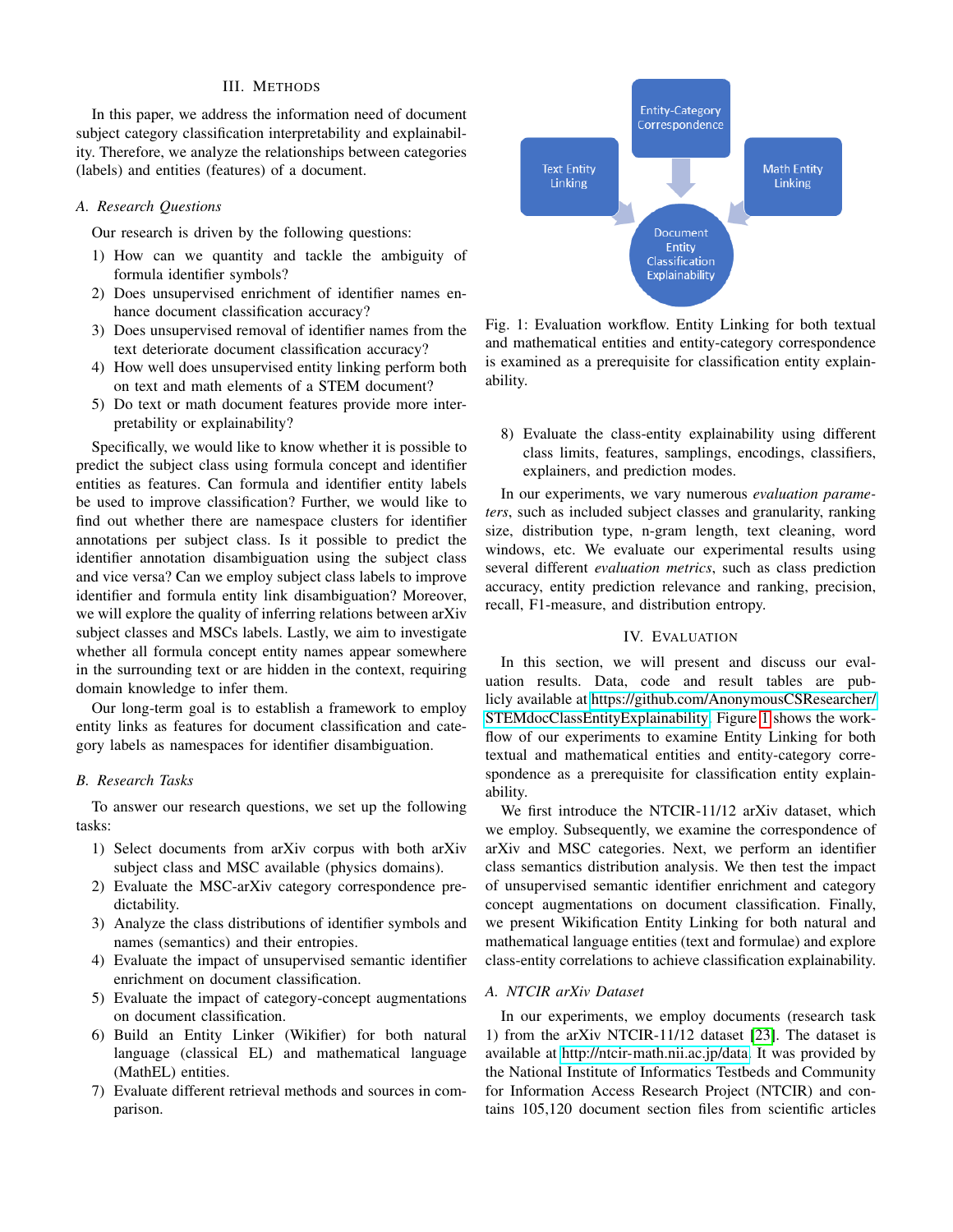in English. Each arXiv document in the corpus was divided into paragraphs to make it more digestible for math retrieval tasks. The documents were converted from LATEXto an HTML  $+$  MathML based TEI<sup>[9](#page-4-0)</sup> format by the KWARC<sup>[10](#page-4-1)</sup> project. The articles were selected from the arXiv categories math, computer science, and physics disciplines. The documents contain about 60 million mathematical formulae, including monomial expressions, e.g., x or  $t^2$ . The disc size of the dataset is about 174 GB uncompressed and is intended to be used for Information Retrieval research tasks, such as Natural Language Processing, text analysis, and mathematical expression tree structure search<sup>[11](#page-4-2)</sup>.

## *B. MSC-arXiv Category Correspondence*

In our first experiment, we analyze the correspondence of arXiv and MSC subject class categories (research task 2) since the two different schemas need to be consolidated. Document classification explainability can refer to either one of those schemas (and others if available). We approach this task twofold: 1) inferring relations from a constructed co-occurrence matrix, 2) using TF-IDF encodings and a Logistic Regression classifier. For 258,830 documents, both arXiv category and MSC classification labels were available, which could so be matched per document. We created a correspondence table with arXiv ID, zbMATH ID, MSC categories, and arXiv categories. The first two columns contain identification numbers to locate the documents in the arXiv and zbMATH databases, respectively. The last two columns contain the classification categories in the arXiv and MSC schemes, respectively. The MSC number has 5 digits (three-level taxonomy, e.g., '85-A-05' for 'galactic and stellar dynamics astrophysics') while the arXiv subject contains subject and subcategory (two-level taxonomy, e.g., 'astro-ph.SR' for 'solar and stellar astrophysics').

From the co-occurrence matrix, we derive two uncertainty measures. For each distribution, we first calculate the *(Shannon) entropy uncertainty* as

$$
S = -\sum_{i} p_i \cdot \log_2 (p_i)
$$

Secondly, we calculate the *margin uncertainty* as the probability difference between the first and second highest class count. With increasing margin, the (mixup) uncertainty decreases and classification accuracy increases. For the arXiv subject class distributions the results are 1) entropies: (mean, max) =  $(1.86,$ 3.11), and 2) margins: (mean, max) = (1.00, 1.00). For the MSC category distributions the results are 1) entropies: (mean, max) = (1.67, 3.59), and 2) margins: (mean, max) = (0.02, 0.99). It is evident that from the co-occurrence frequency statistics, arXiv categories can be predicted more accurately than MSCs, as the significantly larger mean margin indicates.

Next, we investigate whether this result is qualitatively reproduced by a trained classifier. We tackle the multi-label data as multiple repeated single-label instances. This means

<span id="page-4-3"></span>TABLE I: Prediction accuracy of arXiv subject classes from MSC labels and vice versa using a Logistic Regression classifier on TF-IDF encodings, while comparing different label modes and levels of granularity.

| <b>Prediction/granularity</b> | Coarse | <b>Fine</b>       |  |
|-------------------------------|--------|-------------------|--|
| single-label                  |        |                   |  |
| arXiv from MSC                | 0.87   | 0.69              |  |
| MSC from arXiv                | 0.61   | $0.\overline{31}$ |  |
| multi-label                   |        |                   |  |
| $arXiv$ from $MSC$            | 0.72   | 0.44              |  |
| MSC from arXiv                | 0.52   | 0.42              |  |

that if for one document there are, e.g., two-class labels to predict, we add them as two separate data points. We employ a Logistic Regression classifier on TF-IDF encodings to compare different prediction directions (from MSC to arXiv and vice versa), label modes (single-label vs. multi-label), and levels of granularity (coarse, fine). Table [I\)](#page-4-3) shows the results of this experiment. The result from the first experiment that the prediction of arXiv categories from MSCs is more accurate is qualitatively reproduced. It can be explained by the fact that at the deepest taxonomic level, the total number of MSCs (6202) is much larger than the number of arXiv categories (156). Due to this large number of MSCs, we focus on arXiv categories in subsequent explainability experiments, since for the latter, we have more data for each class.

Comparing the classifier predictions to Argmax predictions (most frequent class is predicted) from the co-occurrence matrix, we find only 3 matches and 153 mismatches for the 156 arXiv categories. This can potentially be explained by the difference that cross-correlations are taken into account by the encodings and the classifier but not included in the occurrence frequency statistics. One could also perform multilabel classification with different weights for the first, second, third, etc., most probable prediction. However, it is a priori unclear how many labels are necessary for each individual document (it can vary), and even a confidence threshold would not reasonably mitigate the problem since it is difficult or impossible to determine.

# *C. Identifier Class Semantics Distributions*

A mathematical formula typically consists of 'identifiers', such as E, m, and c for  $E = mc^2$ . In addition to the formula concept, these identifiers are also linkable mathematical entities. Unfortunately, the symbols are highly ambiguous. For example, the variable  $x$  is used in a variety of different contexts besides the most common meanings of 'unknown', 'coordinate', and 'vector'. For document classification explainability, it is essential to know how the meanings (in the following named 'semantics') are distributed over subject classes or categories. To examine this, we address research question 1 by research task 3.

Figure [2](#page-5-0) shows a comparison of the class distribution of the identifier symbol  $t$  (left) to the semantic name 'time' (right), which was found to be the most used in physics on the employed NTCIR test dataset. The uniform normalized

<span id="page-4-0"></span><sup>&</sup>lt;sup>9</sup><https://tei-c.org>

<span id="page-4-1"></span><sup>10</sup><http://kwarc.info>

<span id="page-4-2"></span><sup>11</sup><http://ntcir-math.nii.ac.jp/ntcir11-math/task-overview>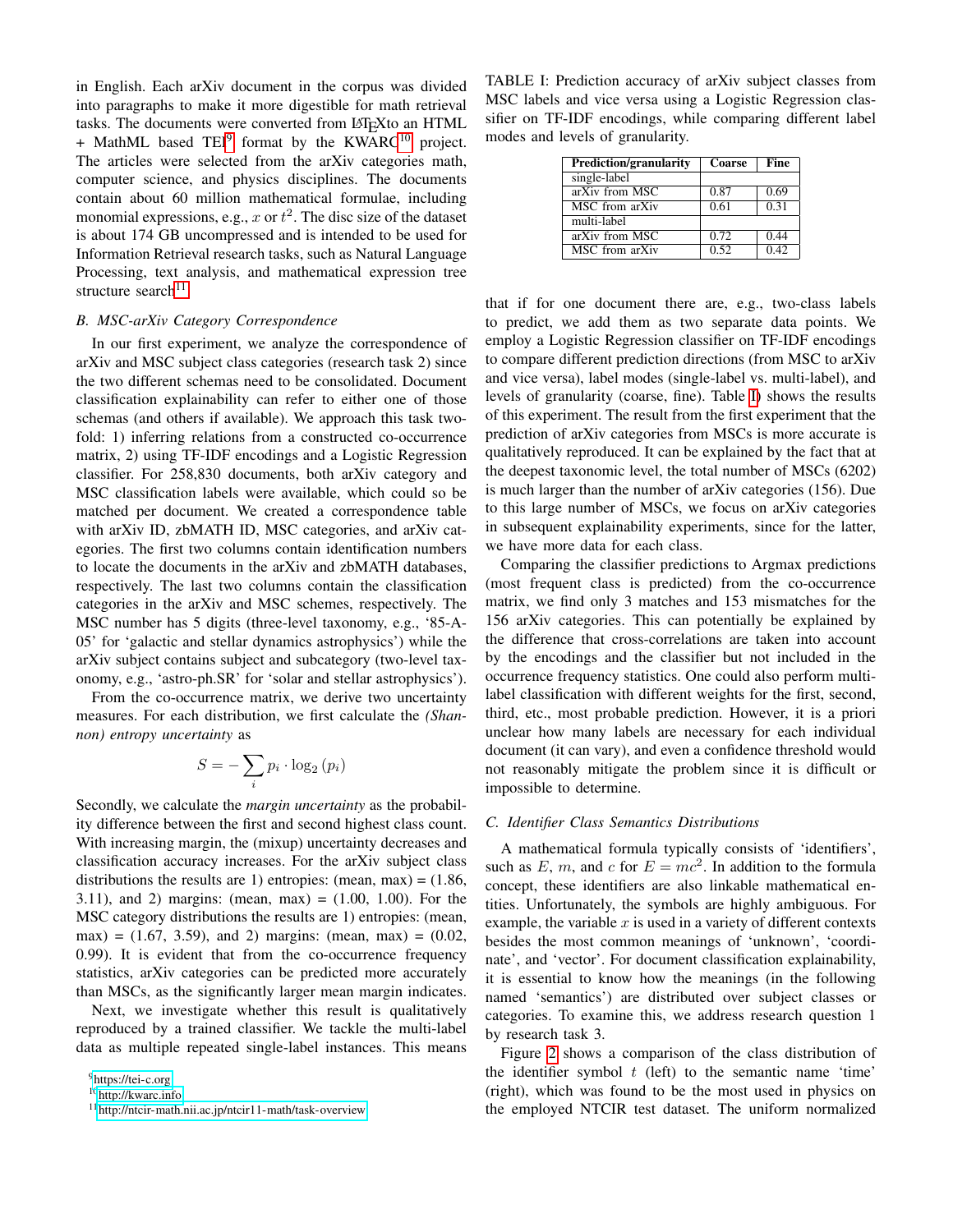<span id="page-5-0"></span>

Fig. 2: Class distribution for identifier symbol 't' in comparison to semantics 'time', which has a lower information entropy.

occurrence frequency indicates that for the symbol (left), there are more equal values for several classes. This means that the use of the symbol is not a good predictor of the class to provide explainability. On the other hand, for the semantic name (right), there are sharper peaks (at the right end). Calculating the Shannon information distribution entropies, we can support this finding by a smaller value  $(3.25 < 3.98)$ .

<span id="page-5-1"></span>TABLE II: Comparison of identifier symbol (e.g., 'm') and name (e.g., 'mass') distribution entropies.

| <b>Feature/measure</b><br>Min (entropies) |          | Mean (entropies) | Max (entropies) |  |
|-------------------------------------------|----------|------------------|-----------------|--|
| Identifier symbols                        | 2.01     |                  | 4.07            |  |
| Identifer names                           | $0.00\,$ | 0.56             |                 |  |

To generalize this example observation, we calculate the entropies for the whole corpus (Table [II\)](#page-5-1). The mean of the entropies of the identifier symbols is almost 7 times larger than the mean of the entropies of the identifier names. This means that the identifier semantics can more 'sharply' be determined by or explain the subject class, whereas identifier symbols widely spread over all subject classes. This is not surprising considering that word sets are much larger than identifier symbol sets (Latin and Greek alphabet), reflecting symbol ambiguity and the need for semantic enrichment, MathEL, and an identifier semantics vocabulary.

Table [III](#page-6-0) summarizes our identifier statistics library catalog containing attributions between classes, identifier symbols ('identifier'), and names ('semantics'). For example, the 'semantics-identifier distribution' shows that the semantics 'time' denotes 95 times the identifier symbol 't', 61 times 'tau', etc. Conversely, the identifier symbol 't' is denoted 831 times with the semantics 'time', 215 times with 'coordinate', etc.

# *D. Unsupervised Semantic Identifier Enrichment for Document Classification*

As a prerequisite for evaluating the classification impact of formula MathEL, we assess the effect of identifier MathEL (research task 4) first. In this subsection, we perform experiments to answer research questions 2 and 3. First, we would like to know whether the unsupervised (since supervised is costly and not scalable) enrichment of identifier names improves or deteriorates document classification accuracy. After parsing the documents from the NTCIR dataset, identifier symbols are extracted from their formula MathML markup. Subsequently, the (Latin and Greek letters) are mapped to their textual meaning, e.g., 'energy' for the E in  $E = mc^2$ . For the identifier augmentation, we employ the following sources:

- Wikipedia: identifier symbol-value relations retrieved from surrounding text statistics of Wikipedia articles<sup>[12](#page-5-2)</sup>;
- arXiv: identifier symbol-value relations retrieved from occurrence frequency statistics in arXiv documents;
- Wikidata: identifier symbol-value relations retrieved from mathematical Wikidata items via SPARQL queries $^{13}$  $^{13}$  $^{13}$ .

We employ the following subject class selection: 'cs' (computer science), 'physics', 'astro-ph', 'cond-mat', 'gr-qc', 'hep-lat', 'hep-ph', 'hep-th', 'quant-ph' (physics), 'math-ph', 'math', 'nlin', 'alg-geom', 'q-alg' (mathematics).

Using a Logistic Regression classifier on TF-IDF encodings, we find out that the 80.6 accuracy of text-only is drastically reduced to 23.0 when including identifier symbols. However, identifier name augmentations almost double the latter result to accuracy values around 0.5, as shown in Table [IV.](#page-6-1)

We compare enriching with top 3 to top 5 candidates and conclude from the observation that the former slightly

<span id="page-5-2"></span><sup>12</sup>[https://en.wikipedia.org/w/index.php?title=User:Physikerwelt&oldid=](https://en.wikipedia.org/w/index.php?title=User:Physikerwelt&oldid=738857609) [738857609](https://en.wikipedia.org/w/index.php?title=User:Physikerwelt&oldid=738857609)

<span id="page-5-3"></span><sup>13</sup><https://query.wikidata.org/>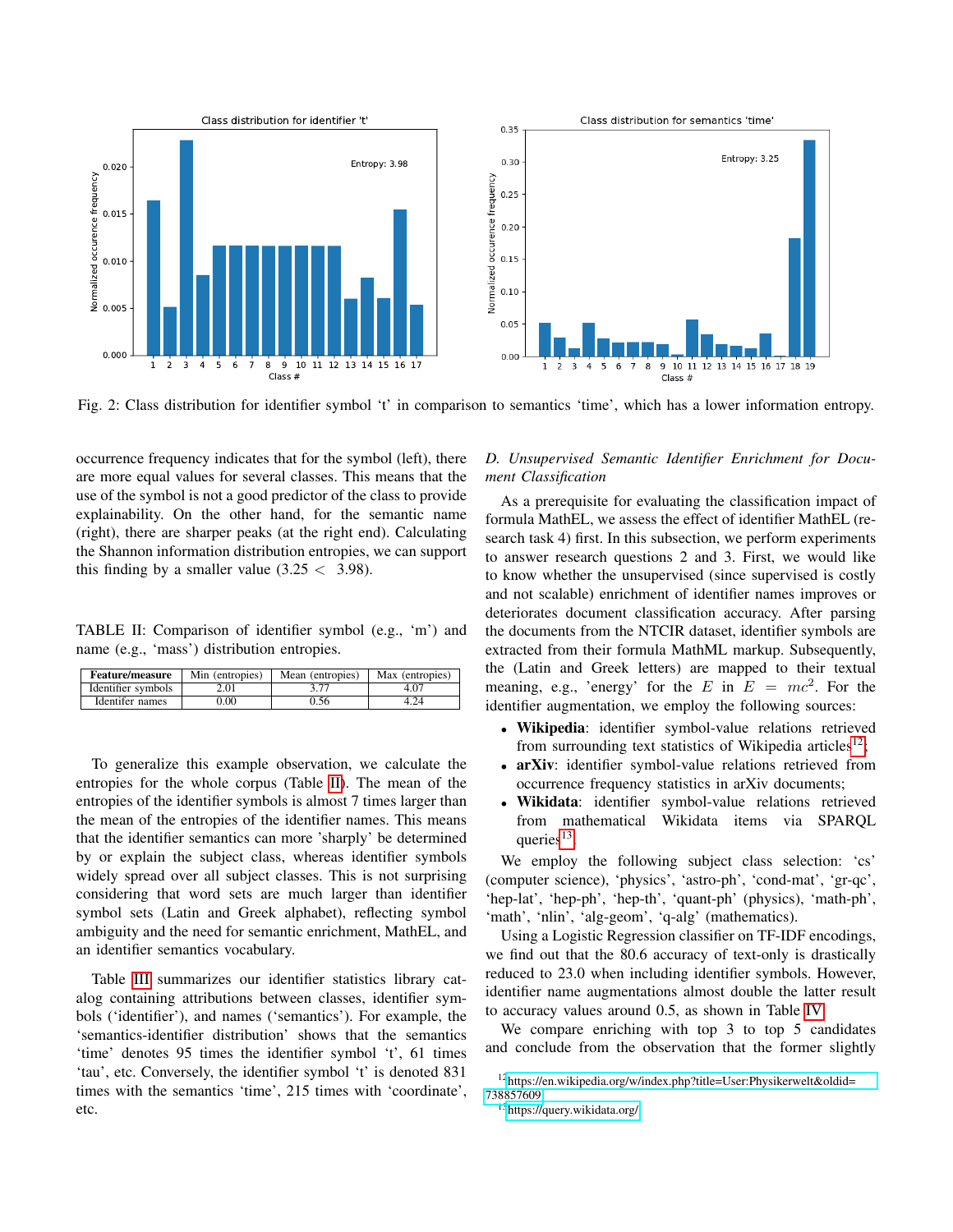<span id="page-6-0"></span>TABLE III: Scheme of the identifier semantics class statistics library. For each distribution, the number of documents containing the respective combination - e.g., identifier-class - is displayed.

| <b>Order Scheme</b>                     | Example                                                                    |
|-----------------------------------------|----------------------------------------------------------------------------|
| Class distribution                      | {'quant-ph': 6082, 'math': 3997, 'physics': 438, }                         |
| Class-identifier distribution           | $\{\text{'math}: \{e': 61, 'T': 45, 'M': 35, \}, \}$                       |
| Class-semantics distribution            | {'physics': {'field': 50, 'function': 30, 'constant': 25, }, }             |
| Identifier-class distribution           | $\{ 't' : \{ 'quant-ph' : 100, 'math': 33, 'physics': 10, \},  \}$         |
| Identifier-semantics distribution       | $\{ 't' : \{ 'time' : 831, 'coordinate' : 215, 'function' : 182, \},  \}$  |
| Identifier-class-semantics distribution | $\{ 't': \{ 'quant-ph': \{ 'time': 55, 'system': 9, 'function': 9, \}, \}$ |
| Semantics-class distribution            | {'time': {'quant-ph': 314, 'nlin': 30, 'physics': 25, }, }                 |
| Semantics-identifier distribution       | {'time': {'t': 95, 'tau': 61, 'T': 32, }, }                                |
| Semantics-class-identifier distribution | {'time': {'quant-ph': {'t': 55, 'tau': 26, 'T': 24, }, }, }                |

<span id="page-6-1"></span>TABLE IV: Classification accuracy using Logistic Regression on TF-IDF encodings of NTCIR arXiv document texts that were extended by unsupervised identifier semantification names provided by the AnnoMathTeX API [\[17\]](#page-9-16), [\[22\]](#page-9-21).

| Source/Cutoff | Top 3 | Top 5 |
|---------------|-------|-------|
| arXiv         | 0.53  | 0.50  |
| Wikipedia     | 0.49  | 0.46  |
| Wikidata      | 0.51  | 0.49  |

outperforms the latter that it is better to have less but more meaningful augmentations. We also note that the arXiv slightly outperforms the other sources. However, the differences between all measured values are very small. We conclude that MathEL for identifiers maybe not necessary for explainability as it deteriorates the classification accuracy.

#### *E. Category-Concept Augmentations*

Having investigated the effect of identifier name augmentations (research task 4), we continue exploring the impact of formula concept name augmentations (research task 5). Specifically, we employ labelled concept-(sub)category map-pings provided by Wikipedia authors<sup>[14](#page-6-2)</sup>.

As there is no cross-discipline data available, in this experiment we employ a smaller subject class selection only from physics: 'astro-ph', 'cond-mat', 'gr-qc', 'hep-lat', 'hepph', 'hep-th', 'quant-ph'.

<span id="page-6-3"></span>TABLE V: Classification accuracy of Logistic Regression on TF-IDF encodings of different document content types (text, math) and combinations thereof (plus, minus).

| <b>Encoded</b> | Text | Math         | Text + Math | Text - Math |
|----------------|------|--------------|-------------|-------------|
| Accuracy       | 0.73 | $\perp 0.60$ | 0.60        | 0.19        |
| Duration       |      | 0.21         | 0.20        | 0.04        |

Adding the concept-category augmentations does deteriorate the full text classification accuracy of 73.3 to 60.0 of employing the concept-category augmentations as features alone (see Table [V\)](#page-6-3). Interestingly, removing the augmentations from the full text reduces the classification performance to 19.0 only. This means that the augmentations seem to have some explanatory value. Further investigations show that all

of the augmented categories are present in at least one of the documents per class.

# *F. Wikisource Entity Linking (Wikification)*

The next step in our experiments to examine classification explainability by entity linking is to evaluate natural and mathematical Wikisource entity linker for STEM document Wikification. We, therefore, investigate research question 4 by carrying out research tasks 6 and 7. From the NTCIR dataset, we select a random document with both arXiv category and MSC available.

*a) Natural Language Entities:* First, we evaluate different entity linking methods or sources, such as a Wikipedia article name dump<sup>[15](#page-6-4)</sup>, and Wikidata Pywikibot<sup>[16](#page-6-5)</sup> or SPARQL retrieval. The unsupervised approaches predict Wikipedia article names and URLs or Wikidata item names and QIDs.

For each tuple in the abstract of the selected document, its relevance (0 or 1, 1/2 if only one of the two words was relevant) as a candidate entity to be linked was manually assessed by a domain expert. Table [VI](#page-7-0) shows some example lines from our evaluation of the EL predictions. The binary classification (true positive: TP, false positive: FP, false negative: FN, true negative: TN) is shown for Wikidump name (eval1) and URL (eval2), Pywikibot retrieved item (eval3), and QID (eval4), and SPARQL retrieved item (eval5) and QID (eval6). The comparison is made with the manual relevance assessment to evaluate the quality of the EL predictions. It is classified FN if the content (page, item, URL, QID) is wrong. While FP and TN can be assessed automatically, TP and FN need to be controlled using human supervision. The links can potentially be used as Wikipedia article enrichment candidates. At the bottom, precision, recall, and F1-measures are displayed for each eval mode (with a distinction between unlemmatized / lemmatized), calculated as

$$
precision = \frac{TP}{TP + FP},
$$

$$
recall = \frac{TP}{TP + FN}, and
$$

$$
F1 = 2 \cdot \frac{\text{precision} \cdot \text{recall}}{\text{precision} + \text{recall}}.
$$

[gz](http://dumps.wikimedia.org/enwiki/latest/enwiki-latest-all-titles-in-ns0.gz)

<span id="page-6-2"></span><sup>&</sup>lt;sup>14</sup>[https://en.wikipedia.org/w/index.php?title=Outline](https://en.wikipedia.org/w/index.php?title=Outline_of_physics&oldid=997028605#General_concepts_of_physics)\_of\_physics&oldid= [997028605#General](https://en.wikipedia.org/w/index.php?title=Outline_of_physics&oldid=997028605#General_concepts_of_physics)\_concepts\_of\_physics

<span id="page-6-4"></span><sup>15</sup>[http://dumps.wikimedia.org/enwiki/latest/enwiki-latest-all-titles-in-ns0.](http://dumps.wikimedia.org/enwiki/latest/enwiki-latest-all-titles-in-ns0.gz)

<span id="page-6-5"></span><sup>16</sup><https://github.com/wikimedia/pywikibot>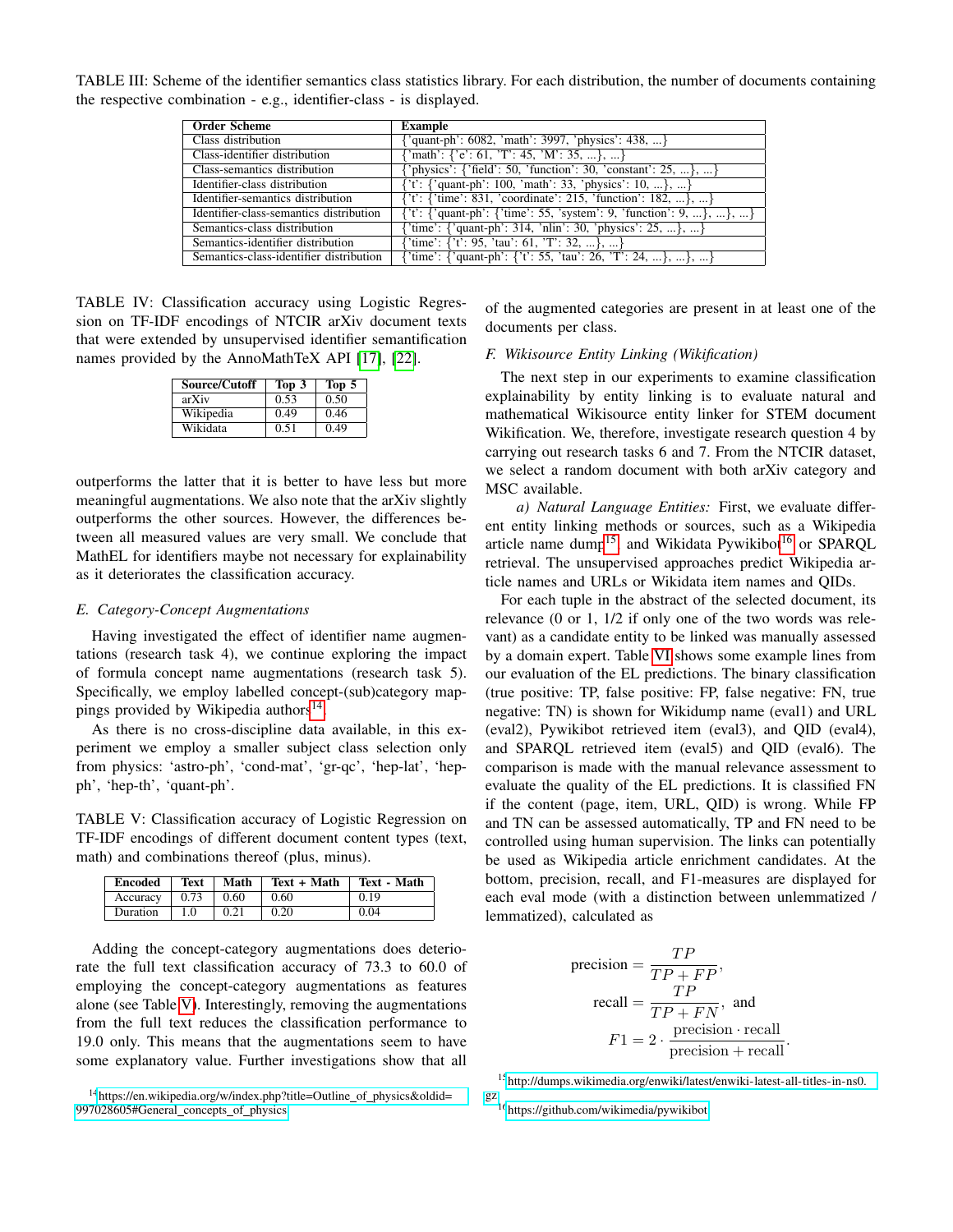<span id="page-7-0"></span>TABLE VI: Excerpt (7 out of 198 tuple lines) from the evaluation of Natural Language Entity Linking to Wikipedia and Wikidata for concepts in a selected abstract from the NTCIR arXiv dataset. A binary classification is made for Wikidump name (eval1) and URL (eval2), Pywikibot retrieved item (eval3) and QID (eval4), and SPARQL retrieved item (eval5) and QID (eval6). The respective values for precision, recall, and F1 measure are displayed in bottom lines (unlemmatized / lemmatized).

| Tuple               | Relevance       | Wikipedia URL            | Wikidata OID      | eval1       | eval <sub>2</sub> | eval <sub>3</sub> | eval4       | eval <sub>5</sub> | eval6       |
|---------------------|-----------------|--------------------------|-------------------|-------------|-------------------|-------------------|-------------|-------------------|-------------|
| find that           |                 |                          |                   | FP          | FP                | FP                | <b>TN</b>   | <b>TN</b>         | <b>TN</b>   |
| that the            |                 |                          |                   | <b>TN</b>   | TN                | TN                | TN          | TN                | TN          |
| the required        |                 |                          |                   | <b>TN</b>   | TN                | TN                | TN          | <b>TN</b>         | <b>TN</b>   |
| required velocity   | $1\overline{2}$ | wiki/Velocity            | O11465            | FN          | FN                | <b>FN</b>         | FN          | FN                | FN          |
| velocity dispersion |                 | wiki/Velocity_dispersion | Q637450           | TP          | TP                | TP                | TP          | TP                | TP          |
| dispersion is       |                 | wiki/Dispersion relation | O590051           | <b>FN</b>   | FN                | FN                | FN          | FN                | FN          |
| is of               |                 |                          |                   | TN          | TN                | TN                | TN          | TN                | <b>TN</b>   |
| of the              |                 |                          |                   | <b>TN</b>   | TN                | TN                | TN          | TN                | TN          |
|                     |                 |                          | <b>Precision</b>  | 0.63 / 0.67 | 0.70 / 0.67       | 1.00 / 0.44       | 1.00 / 0.44 | 1.00 / 0.30       | 1.00 / 0.30 |
|                     |                 |                          | Recall            | 0.15/0.08   | 7.0.08<br>0.21    | 0.01 / 0.56       | 0.19 / 0.56 | 0.04 / 0.26       | 0.21 / 0.26 |
|                     |                 |                          | <b>F1-measure</b> | 0.24/0.14   | 0.32 / 0.14       | 0.02 / 0.49       | 0.32 / 0.49 | 0.08 / 0.28       | 0.35/0.28   |

Stopwords like 'the', 'of', 'is', 'are', etc. are not counted in the classification of relevance (especially if 1/2). Stopword removal and lemmatization (e.g., mapping 'vortices' to 'vor-tex') is made using the nltk<sup>[17](#page-7-1)</sup> python library. We introduce stopword removal and lemmatization because without the precision is high and the recall is low. The number of FP being low indicates that not many non physics-related entities were retrieved, while a high number of FN means that many entities were missed out because of conjugation.

Table [VI](#page-7-0) reveals that unlemmatized, the SPARQL retrieval from Wikidata (eval6) performs best (highest mean among measures) and Wikidump retrieval (eval1) worst. For the lemmatized case, we find that the mean precision and recall are very similar. The pywikibot item name and QID retrieval (eval 3 and 4) perform best. At the transition from unlemmatized to lemmatized, the precision decreases (mean:  $0.47 < 0.88$ ) but recall increases  $(0.30 > 0.14)$ . The lemmatized mode has a better F1 than unlemmatized in both mean  $(0.30 > 0.22)$ and max  $(0.49 > 0.35)$ . The full lists of results can be found in the repository.

*b) Mathematical Language Entities:* Having evaluated natural language entity linking, we now examine the feasibility of mathematical Entity Linking on the selected STEM document from the NTCIR arXiv dataset. Here, the evaluation procedure using manual examinations by our domain expert is three-fold. We first identify relevant formula concept entities as linking candidates in the introduction of the analyzed physics paper. Second, we name them and retrieve the corresponding Wikidata item and QID linking (if available). Third, we spot relevant name candidates in a window of 10 words in the surrounding text before and after the given formula. We define a score as 0 if 'irrelevant', 1 if 'partly relevant', and 2 if 'highly relevant'.

<span id="page-7-1"></span>Table [VII](#page-8-0) contains an excerpt of the results of our assessment. It shows 20 of the 56 spotted entity link candidates (for 23 identified formula concepts). For each, the availability of a corresponding Wikipedia article and Wikidata item was checked. We found  $51/56 = 91\%$  for the items and  $53/56 =$ 95% for the articles. Further, in  $43/56 = 77\%$  of the cases, the surrounding text contained name candidates that can be selected by the entity linker and connected to Wikipedia and/or Wikidata. Among them, 12 were 'highly relevant'. For 13 formula concepts, the name was 'hidden' in the context, requiring domain knowledge to infer them, which is impossible to do automatically by an entity linker.

# *G. Class-Entity Explainability*

Finally, we will examine the potential for class-entity explainability. We investigate whether text or math features provide more interpretability (research question 5) using different class limits, features, samplings, encodings, classifiers, explainers, and prediction modes (research task 8).

In our analysis, we employ the following experimental parameter variations:

- 1) Batch: Class limit.
- 2) Features: Text, math.
- 3) Sampling: Most frequent, most discriminative.
- 4) Encoding: TF-IDF, Doc2Vec.
- 5) Classifier: LogReg, SVC.
- 6) Explainer: LIME, SHAP.
- 7) Prediction: Classes from entities (ClsEnt), entities from classes (EntCls).

We achieve the best results using a LIME explainer applied to a LogReg classifier on TF-IDF encodings (default scikit-learn<sup>[18](#page-7-2)</sup> configurations). To assess the potential of entitycategory explainability, we examine the following four distributions:

- 1) 'MFreqText': Most frequent entities in the textual content.
- 2) 'MFreqMath': Most frequent entities in the mathematical content.
- 3) 'MDiscText': Most discriminative entities in the textual content.
- 4) 'MDiscMath': Most discriminative entities in the mathematical content.

From the NTCIR corpus, we select the following classes: 'astro-ph', 'cond-mat', 'gr-qc', 'hep-lat', 'hep-ph', 'hep-th', 'math-ph', 'nlin', 'quant-ph', 'physics']. We then calculate

<span id="page-7-2"></span><sup>18</sup><https://scikit-learn.org>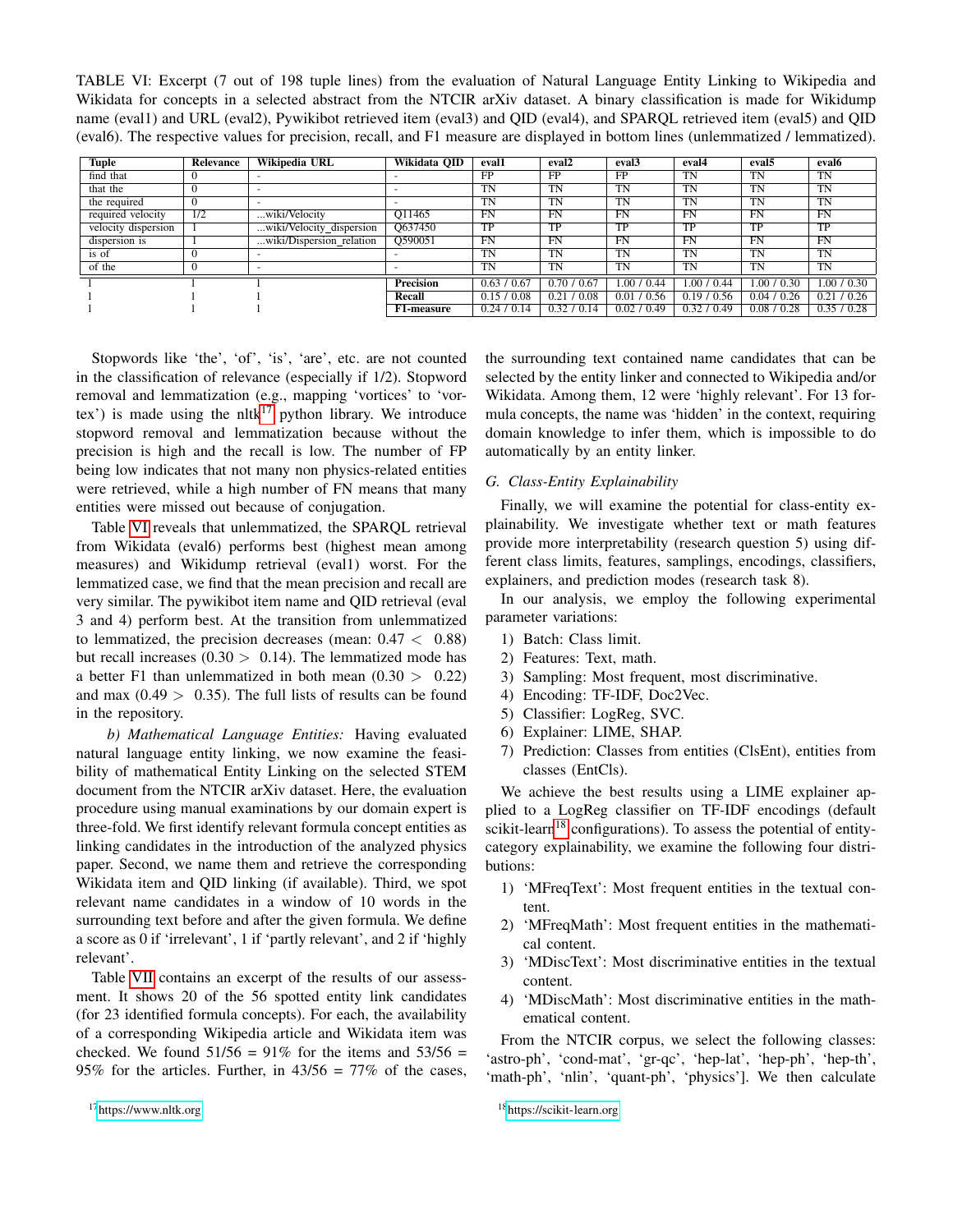<span id="page-8-0"></span>TABLE VII: Excerpt from the evaluation of mathematical Entity Linking to Wikipedia and Wikidata for Formula Concepts in a selected article from the NTCIR arXiv dataset. N-grams are taken up to N=3, and a score is given as 0 for 'irrelevant', 1 for 'partly relevant', and 2 for 'highly relevant'. The rank is positive if the concept name appears before the formula and negative if after in the text word window.

| Formula Concept ID | Formula Concept Name                   | N-gram         | (Score, Rank) | Wikipedia article                          | Wikidata item       |
|--------------------|----------------------------------------|----------------|---------------|--------------------------------------------|---------------------|
|                    | Gross-Pitaevski equation               | 3              | $(2,-8)$      | Gross-Pitaevskii equation                  | O910667             |
|                    | Circulation in condensate              | 3              | $(0,-)$       |                                            |                     |
| $\overline{2}$     | Circulation                            |                | $(1,-6)$      | Circulation_(physics)                      | Q205880             |
| $\overline{2}$     | Condensate                             |                | $(1,-4)$      | Bose-Einstein_condensate                   | Q46202              |
| 3                  | Axion mass                             | 2              | $(1,-7)$      | Axion                                      | O792548             |
| 3                  | Axion                                  |                | $(1,-7)$      | Axion                                      | O792548             |
| J.                 | <b>Mass</b>                            |                | $(1,-6)$      | <b>Mass</b>                                | O11423              |
|                    | Gross-Pitaevski equation               | 3              | $(2,-6)$      | Gross-Pitaevskii_equation                  | O910667             |
|                    | General solution                       | $\overline{2}$ | $(2,-9)$      | Gross-Pitaevskii equation                  | O910667             |
| h                  | Spherical Bessel function              | 3              | $(2,-9)$      | Bessel function#Spherical Bessel functions |                     |
| o                  | Spherical                              |                | $(1,-9)$      | Sphere                                     | O12507              |
| 6                  | <b>Bessel function</b>                 | $\overline{2}$ | $(1,-8)$      | Bessel function                            | O219637             |
| 6                  | Bessel                                 |                | $(1,-8)$      | Friedrich Bessel                           | O75845              |
| h                  | Function                               |                | $(1,-7)$      | Function (mathematics)                     | O11348              |
|                    | Energy density of the axion condensate | $\overline{4}$ | $(1,-10)$     | Energy_density                             | O828402             |
|                    | Energy density                         | $\overline{2}$ | $(0,-)$       | Energy_density                             | O828402             |
|                    | Energy                                 |                | $(0,-)$       | Energy#Cosmology                           | $\overline{Q11}379$ |
|                    | Density                                |                | $(0,-)$       | Density                                    | Q29539              |
|                    | Axion                                  |                | $(1,-10)$     | Axion                                      | O792548             |
|                    | Condensate                             |                | $(1,-9)$      | Bose-Einstein_condensate                   | Q46202              |

<span id="page-8-1"></span>TABLE VIII: Entropies for class and entity distributions using documents from 10 different arXiv subject classes. The most frequent (MFreq) and most discriminative (MDisc) predictions of classes from entities (ClsEnt) or vice versa (EntCls) are evaluated for textual (Text) and mathematical (Math) entities.

| Mode                   | <b>Entropy</b> |
|------------------------|----------------|
| <b>MDiscTextClsEnt</b> | 4.22           |
| <b>MDiscTextEntCls</b> | 0.54           |
| <b>MFreqTextClsEnt</b> | 7.71           |
| <b>MFreqTextEntCLs</b> | 0.72           |
| <b>MDiscMathClsEnt</b> | 4.16           |
| <b>MDiscMathEntCls</b> | 0.33           |
| MFreqMathClsEnt        | 722            |
| <b>MFreqMathEntCLs</b> | 0.74           |

entropies for class entity distributions to find out which setting has the most predictive power and can be employed for document explainability.

Table [VIII](#page-8-1) shows the results of our examination. For the MDisc assessment, a LogReg classifier on TF-IDF encodings and LIME explainer is employed being chosen as best results. We interpret higher entropy as lower explainability because a low entropy leads to 'sharp' class predictions. The results indicate that with text having a higher entropy than math, math features have a better explainability potential than text features. Moreover, with the entropy of MFreq being larger than for MDisc, the discriminative ranking seems to be more explainable than frequency ranking, underlining the power of the LIME model compared to a simple text frequency statistic. Finally, the observation that the entropy of classes-entities is higher than for entities-classes suggests that a prediction of classes from entities is more explainable than for classes from entities. This seems to be consistent with the fact that there are more entities than classes.

# V. OUTLOOK

In this final section, we recall our findings and outline future directions.

#### *A. Conclusion*

In this paper, we show that 1) the ambiguity of identifier symbols is distributed across document category classes while their semantic names are more predictable with smaller categorical cross-entropy; 2) an increasing number of unsupervised identifier name augmentation deteriorates the classification accuracy; 3) removing identifier names from the textual document features significantly reduces classification performance; 4) 95% of the examined text entity N-grams could be linked to a Wikipedia article, and for 80% of the examined formulae a concept name could be found within a surrounding text window of  $\pm 10$  words; and 5) math features are potentially more explainable than text features and a discriminative ranking is more explainable than a frequency ranking in terms of entropy.

We answer our research question 1 by the entropy distribution for finding 1). Moreover, we answer research questions 2 and 3 by findings 2) and 3). Note that this means that identifier name augmentations seem to have some explanatory value, but MathEL for identifiers maybe not necessary for explainability as it deteriorates the classification accuracy. Finally, we answer research question 4 by findings 4) and research question 5 by findings 5). We conclude that while mathematical Entity Linking has some difficulties, i.e., some of the concept names are 'hidden' in the context and maybe impossible to automatically detect, it can be a promising candidate for providing explainability in the case of 'mathheavy' STEM documents.